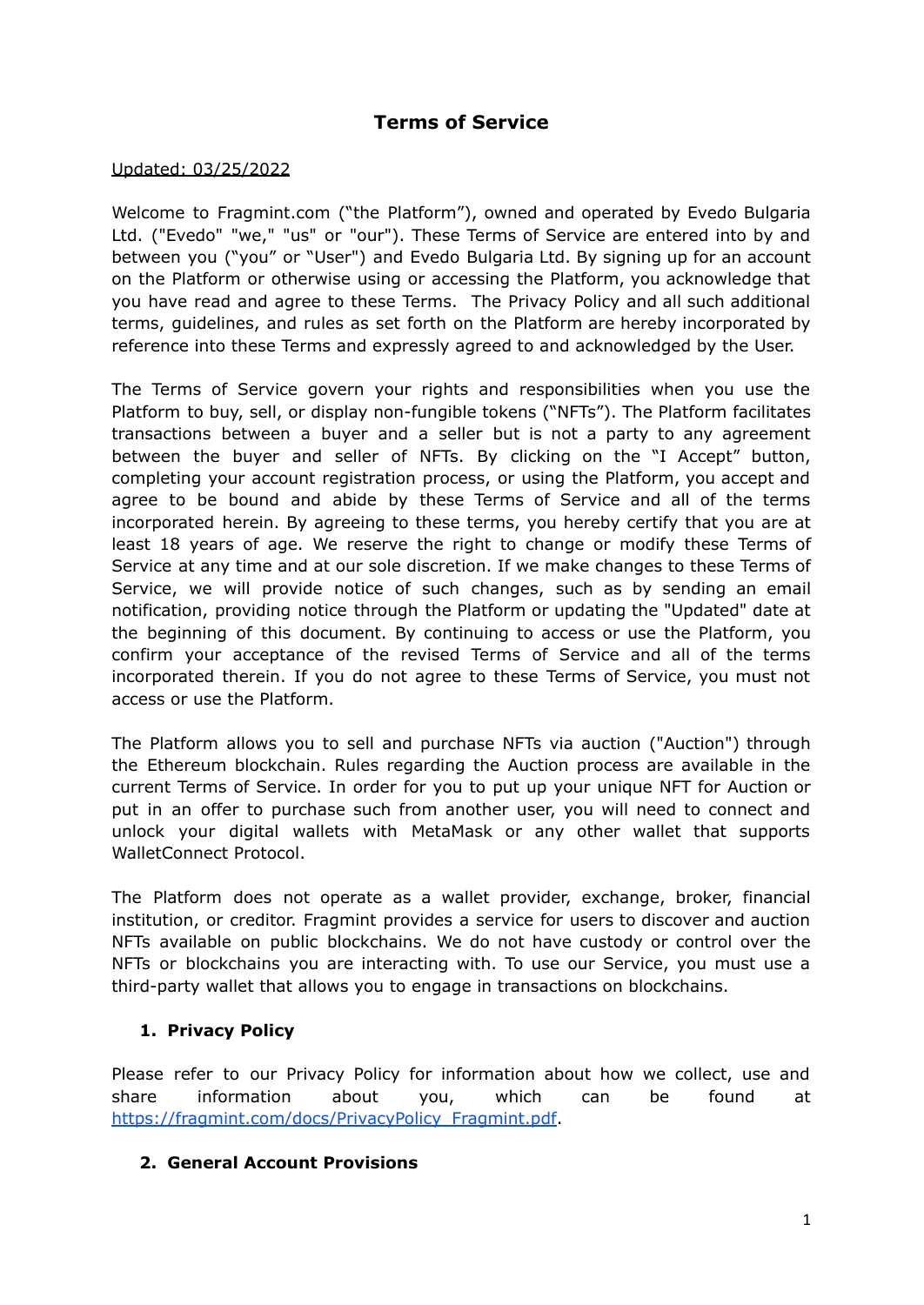If you wish to use the Platform, you will need to register an account. By creating an account, you agree to the following:

- (a) to provide accurate, current and complete account information about yourself,
- (b) to maintain and promptly update as necessary your account information,
- (c) to maintain the security of your password and accept all risks of unauthorized access to your account and the information you provide to us, and
- (d) to immediately notify us if you discover or otherwise suspect any security breaches related to the Platform, or your Account.

We reserve the right to block user accounts if one or more of the following events occur:

- (a) You create another account if we've disabled one you had unless you have our written permission first;
- (b) You buy, sell, rent or lease access to your account or username unless you have our written permission first;
- (c) You share your Account password with anyone and in doing so it compromises your account security resulting in unwanted actions being taken;
- (d) You log in or try to log in to access the Platform through unauthorized third-party applications or clients;
- (e) Your account is being used for money laundering or for any other illegal activity;
- (f) You have concealed or reported false identification information and other details; or
- (g) Transactions effected via your account constitute a breach of the Terms of Service.

We may require you to provide additional information and documents at the request of any competent authority, including in cases related to anti-laundering (legalization) of incomes obtained by criminal means, or for counteracting financing of terrorism. In such cases, we may pause or cancel your Auction transactions until such additional information and documents are reviewed by us or the competent authorities and accepted as satisfying regarding the applicable law.

By creating an account, you consent to receive electronic communications from Fragmint via email or by notices on the Platform. These may relate to your account, password changes and other information. You agree that any notices, disclosures or other communications that we send to you electronically will satisfy any legal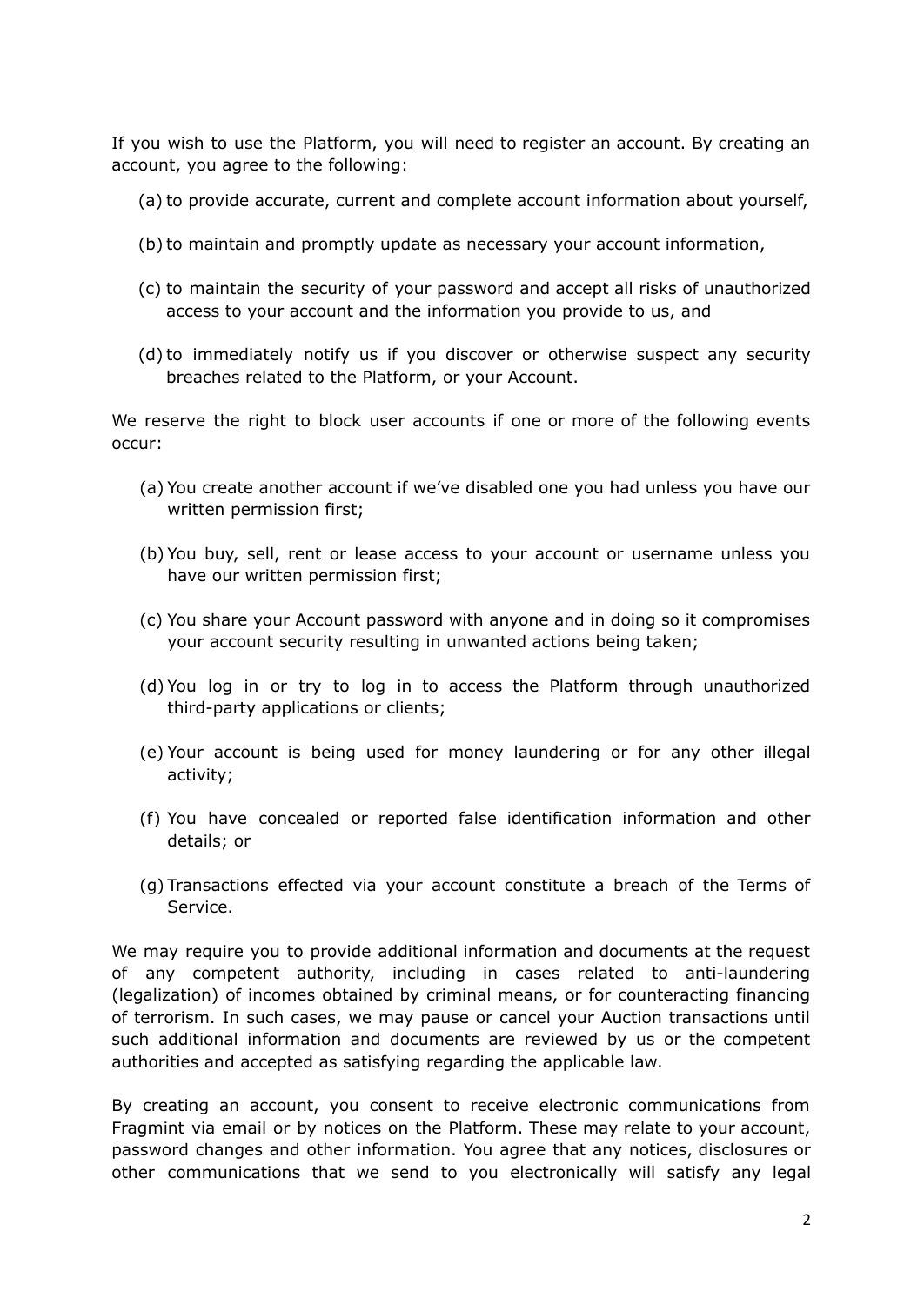communication requirements, including, but not limited to, that such communications be in writing. You should maintain copies of electronic communications from us by printing a paper copy or saving an electronic copy. We may also send you promotional communications via email, including, but not limited to, newsletters, special offers, surveys and other news and information we think will be of interest to you. You may opt-out of receiving such promotional emails at any time by withdrawing your consent.

It is at your sole discretion to provide all equipment and software necessary to connect to the Platform and its services, as well as any fees, including Internet connection or mobile fees, which you incur when accessing the Platform or its services.

By accepting the current Terms of Service, you acknowledge and agree that you shall have no ownership or other property interest in your account, and you agree that all rights in and to your account are and shall be owned by and to the benefit of Fragmint.

## **3. Ownership**

Unless otherwise indicated in writing by us, content and other materials contained on the Platform, including, without limitation, the Fragmint logo and pages design, texts, graphics, pictures, information, data, software, sound files, promotional or other files and the selection and arrangement thereof (collectively, "Content"), the Platform as a whole, and any NFTs are the proprietary property of Evedo Bulgaria Ltd.

Notwithstanding anything to the contrary in these Terms of Service, the Platform and the content therein may include software components provided by Evedo or its affiliates or a third party that are subject to separate license terms, in which case those license terms will govern such software components.

The Fragmint logo and any Evedo product, including service names, logos or slogans that may appear on the Platform are exclusive property of Evedo or our affiliates and may not be copied, imitated or used, in whole or in part, without our prior written permission. You will not use, copy, adapt, modify, prepare derivative works of, distribute, license, sell, transfer, publicly display, publicly perform, transmit, broadcast or otherwise exploit the Platform. You may not use any metatags or other "hidden text" utilizing "Fragmint", "Evedo" or any other name, trademark, product or service name of Evedo or our affiliates without our prior written permission. In addition, the "look and feel" of the Platform, including, without limitation, all page headers, custom graphics, button icons and scripts, constitute the service mark, trademark or trade dress of Fragmint and in turn Evedo and may not be copied, imitated or used, in whole or in part, without our prior written permission. All other trademarks, registered trademarks, product names or logos mentioned on the Platform are the property of their respective owners and may not be copied, imitated or used, in whole or in part, without the permission of the applicable trademark holder. Reference to any products, services, processes or other information by name,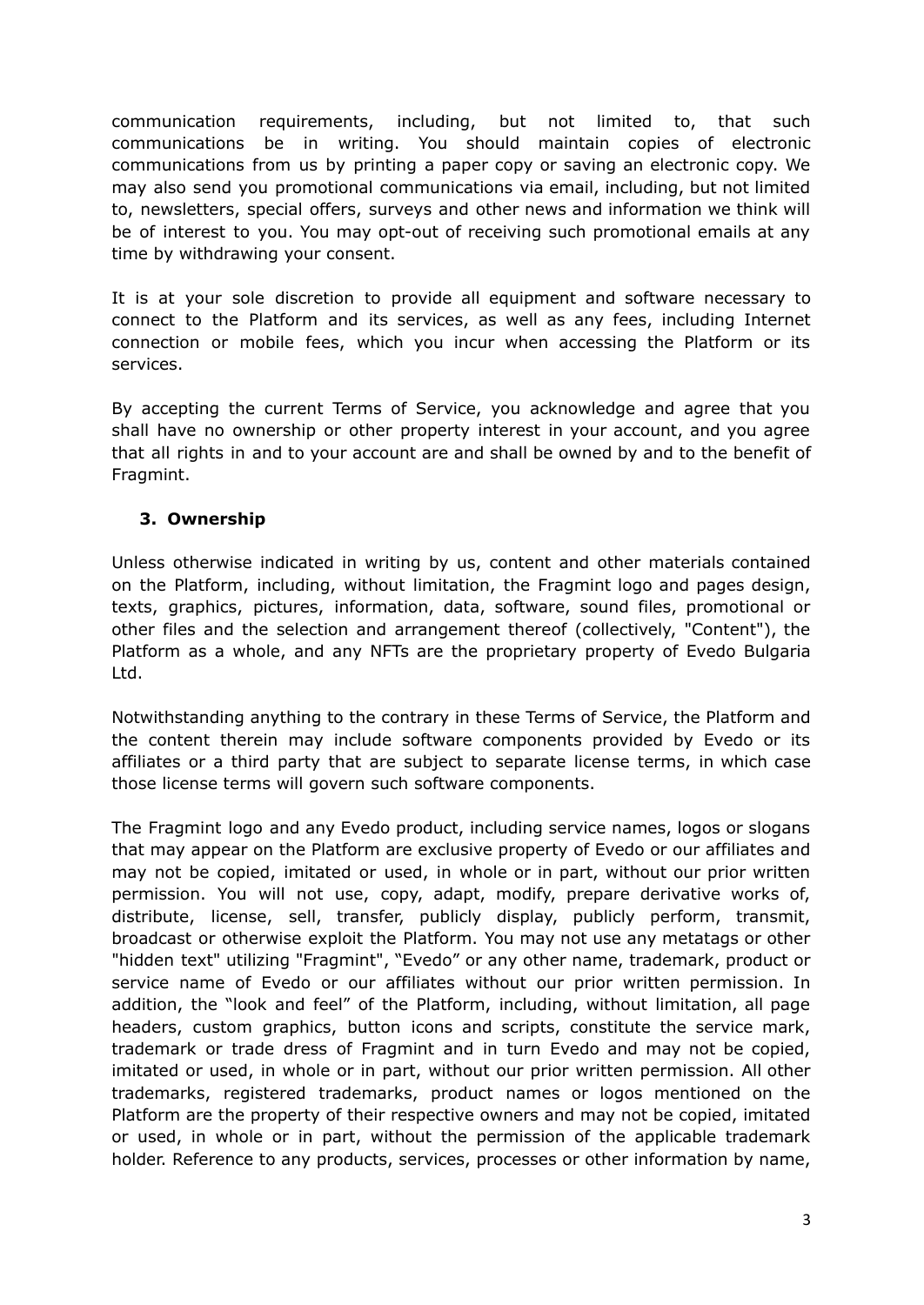trademark, manufacturer, supplier or otherwise does not constitute or imply endorsement, sponsorship or recommendation by Fragmint and in turn Evedo.

## **4. Interactions with the Platform**

Your blockchain address functions as your identity on the Platform. You will be required to obtain or have a blockchain address and a third-party wallet in order to access it. Your account on the Platform will be associated with your linked blockchain address and/or wallet and display the NFTs for that blockchain address. By using your wallet in connection with the Platform, you agree that you are using that wallet under the terms and conditions of the applicable provider of the wallet. Wallets are not operated by, maintained by, or affiliated with Fragmint and in turn Evedo, and we do not have custody or control over the contents of your wallet and have no ability to retrieve or transfer its contents. Fragmint and in turn Evedo accepts no responsibility for, or liability to you, in connection with your use of a wallet and makes no representations or warranties regarding how the Platform will operate with any specific wallet. You are solely responsible for keeping your wallet secure and you should never share your wallet credentials or seed phrase with anyone. If you discover an issue related to your wallet, please contact your wallet provider. Likewise, you are solely responsible for your account and any associated wallet and we are not liable for any acts or omissions by you in connection with your account or as a result of your account or wallet being compromised. You agree to immediately notify us if you discover or otherwise suspect any security issues related to the Platform or your account.

You also represent and warrant that you will comply with all applicable and enforceable laws (e.g., local, state, federal and other laws) when using the Platform. Without limiting the foregoing, by using the Platform, you represent and warrant that:

- (a) you are not located in a country that is subject to a U.S. Government embargo;
- (b) you have not been identified as a Specially Designated National or placed on any U.S. Government list of prohibited, sanctioned, or restricted parties.

If you access or use the Platform outside the United States, you are solely responsible for ensuring that your access and use of the Platform in such country, territory or jurisdiction does not violate any applicable laws.

## **5. Auctions**

The Platform offers its users to participate in Auctions regarding NFTs. Each Auction can be subject to a campaign predating the beginning of the Auction at the sole discretion of Fragmind and in turn Evedo. Campaigns are meant to popularise the coming Auction and inform the Users of the terms and rules of that particular Auction. Fragmint and in turn Evedo pertains the sole right to alter and change the terms of each individual Auction campaign without prior notification or approval of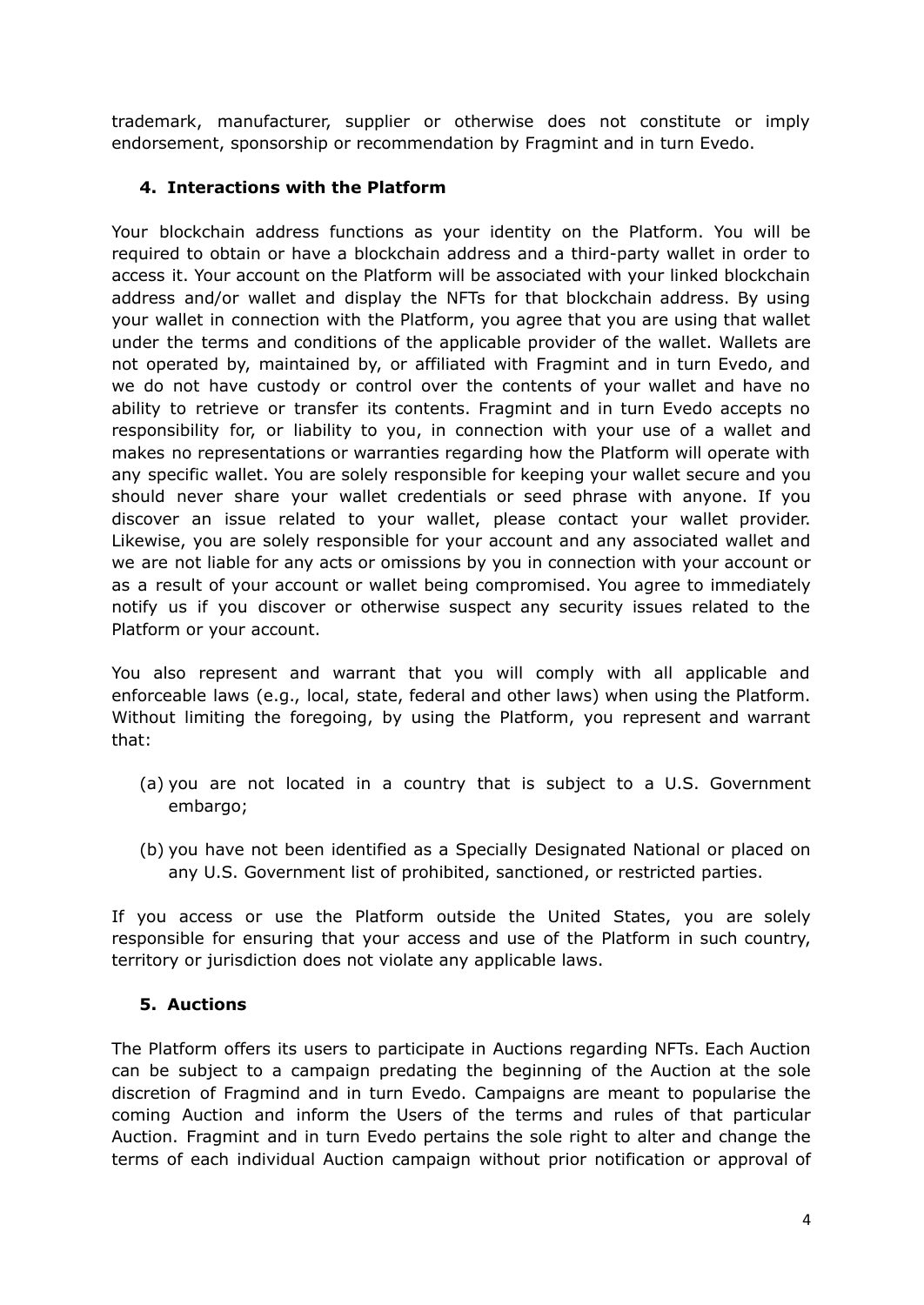any and all users. The starting date, starting bid, bid increments, period and other terms of any Auction can be made public by the predating Auction campaign. Auctions shall be closed at the end of the period in which it was scheduled. The highest placed bid shall be declared a winner and shall have the right to receive the auctioned NFT after transferring the amount of Crypto Assets he/she has stated in the winning bid in a set period of time. Auctions may be subject to terms directly between buyers and sellers with respect to the use of the NFT content and benefits associated with a given NFT. Fragmint and in turn Evedo shall not be party to such terms unless explicitly stated. Such terms can usually be found on the sellers' website and as such every buyer needs to be acquainted with them before engaging in a particular Auction.

## **6. Exclusive Auctions**

Fragmint and in turn Evedo can conduct exclusive auctions at its discretion. These auctions are organised and meant to offer users the opportunity to acquire exclusive, rare or otherwise not readily available NFTs. Usually, such NFTs shall be offered after an Auction campaign has been conducted. The terms of such auctions can differ from the standard terms for regular auctions and as such can be made available prior to the start date of the particular auction on the Platform at the sole discretion of Fragmint and in turn Evedo.

#### **7. Transactions**

Transactions that take place on the Platform are managed and confirmed via the Ethereum blockchain. By accepting the current Terms of Service you agree that your Ethereum public address will be made publicly visible whenever you engage in a transaction on the Platform. We neither own nor control MetaMask, the Ethereum network, or any other third-party site, product, or service that you might access, visit or use for the purpose of enabling you to use the various features of the Platform. We will not be liable for the acts or omissions of any such third parties, nor will we be liable for any damage that you may suffer as a result of your transactions or any other interaction with any such third parties.

#### **8. License to access and use the Platform**

You are hereby granted a limited, nonexclusive, non-transferable, revocable, non-sublicensable license to access and use the Platform and the content therein. However, such license is subject to these Terms of Service and does not include any right to the following:

- (a) sell, resell or use commercially the Platform as a whole, parts of it or the content therein,
- (b) distribute, publicly perform or publicly display any content located on the Platform,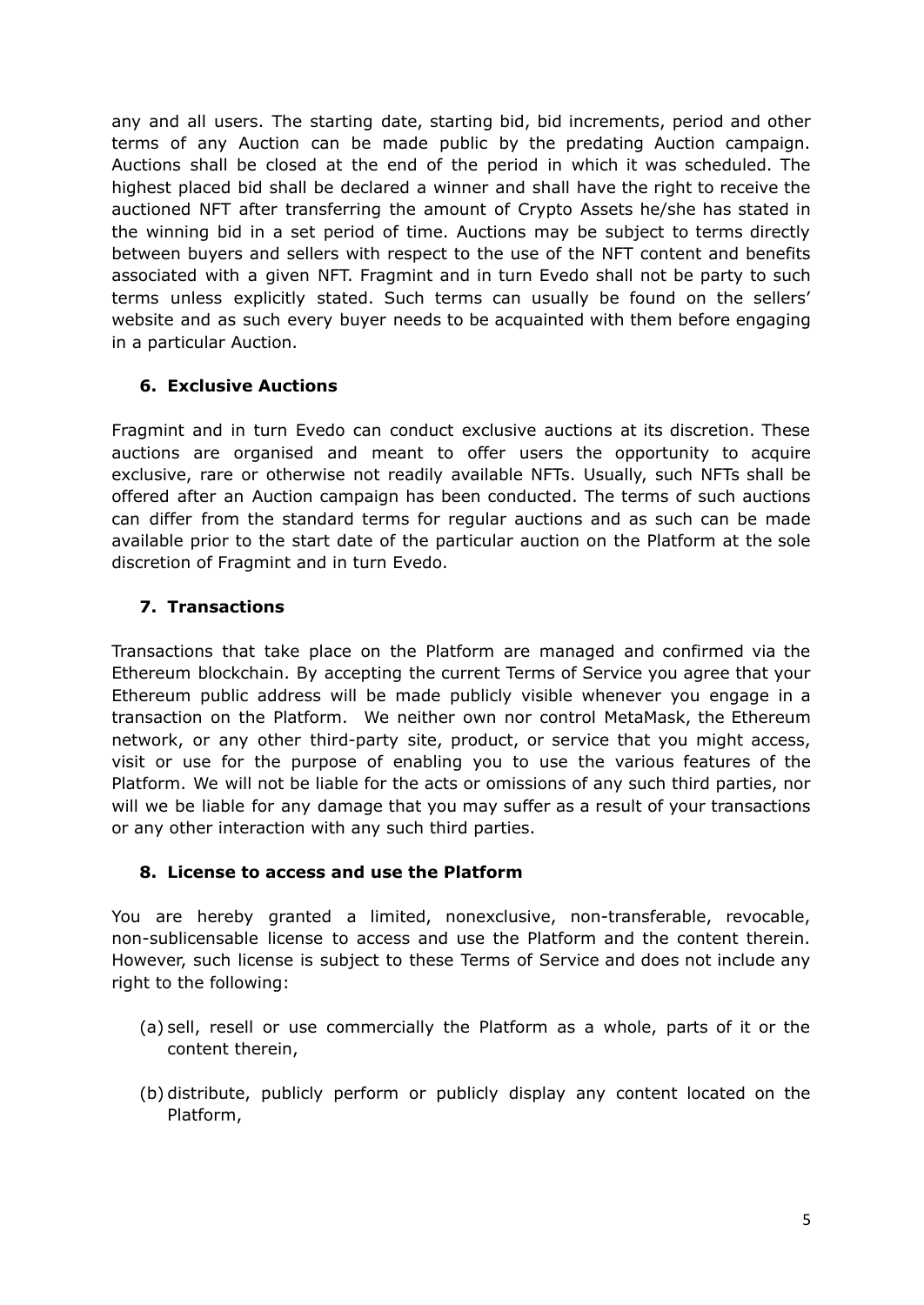- (c) modify or otherwise make any derivative uses of the Platform as a whole, parts of it or the content therein,
- (d) use any data mining, robots or similar data gathering or extraction methods,
- (e) download (other than page caching) any portion of the Platform as a whole, parts of it or the content therein, except as expressly permitted by us, and
- (f) use the Platform other than for its intended purposes.

Fragming and in turn Evedo does not claim ownership of the materials used in the creation of your NFTs. When you upload content to the Platform, you are and remain the owner of your materials used in the creation of your NFTs. However, when you as a user create, upload, send, receive, post, publish or store your materials, such as text, photos, audio, visual works, video or other materials and information ("User Materials"), on, through or in the Platform, you indicate that:

- (a) you either are the sole and exclusive owner of all User Materials that you make available on or through the Platform;
- (b) you have all rights, licenses, consents and releases that are necessary to grant the rights in and to such User Materials, as contemplated under these Terms of Service, including without limitation, that you have a royalty-free, perpetual, irrevocable, worldwide, non-exclusive right (including any moral rights) and license to use, license, reproduce, modify, adapt, publish, translate, create derivative works from, distribute, derive revenue or other remuneration from, and communicate to the public, perform and display your User Materials (in whole or in part) worldwide and/or to incorporate it in other works in any form, media or technology now known or later developed, for the full term of any worldwide intellectual property right that may exist in your User Materials;
- (c) neither the User Materials nor your posting, uploading, publication, submission or transmittal of the User Materials or the Platform's use of the User Materials (or any portion thereof) will infringe, misappropriate or violate a third party's patent, copyright, trademark, trade secret, moral rights or other proprietary or intellectual property rights, or rights of publicity or privacy, or result in the violation of any applicable law or regulation.

The Platform offers each User the opportunity to upload any User Material or Crypto Asset and offer it through Auction. The User Material or Crypto Asset can be fragmented and offered as a whole or as different individual pieces in the same Auction.

By creating, uploading, posting, sending, receiving, storing, or otherwise making available any User Materials and your Crypto Assets on, in or through the Platform, you grant to Fragmint and in turn to Evedo a non-exclusive, worldwide, royalty-free, license to such User Materials to access, use, store, copy, modify, prepare derivative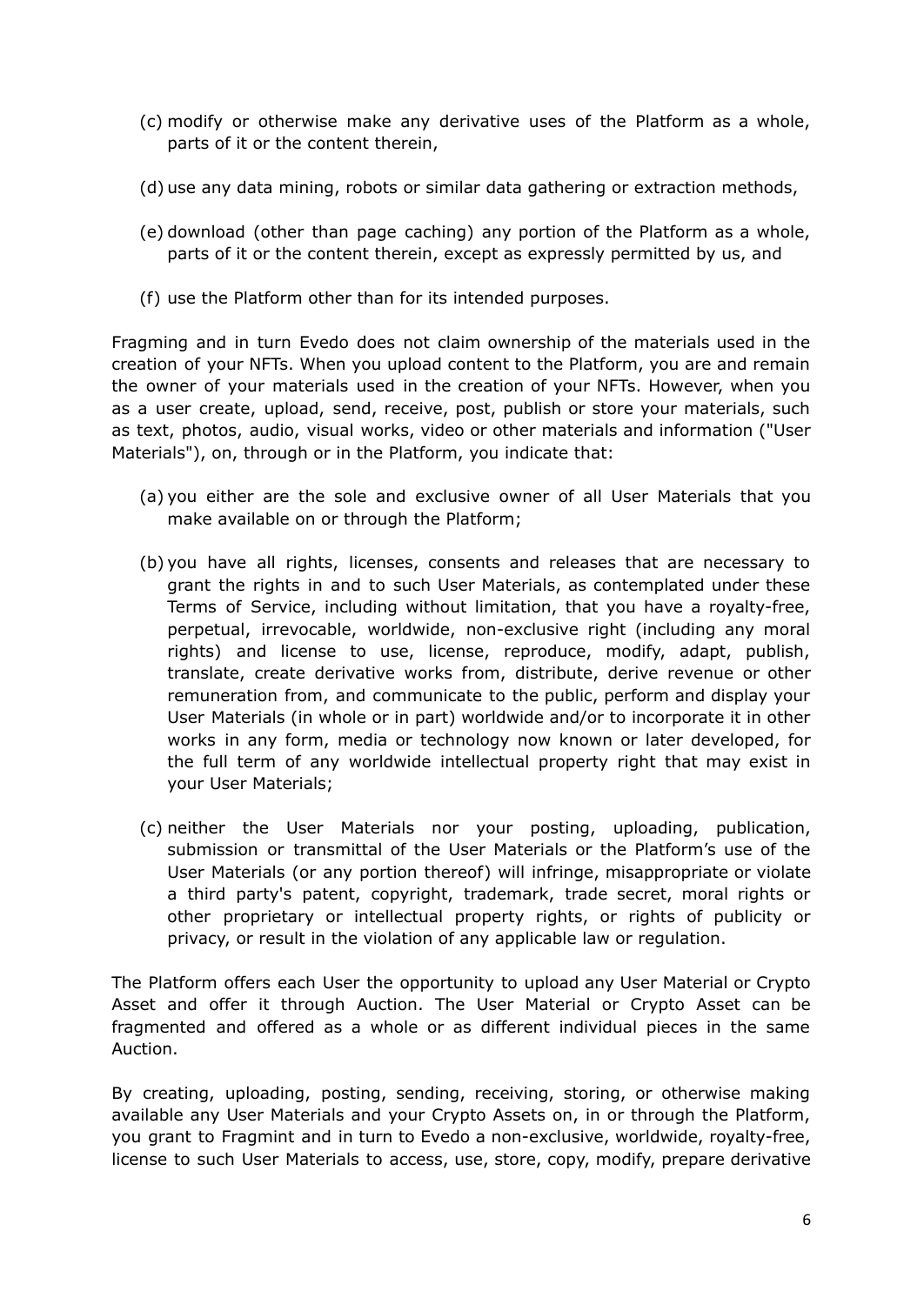works of, distribute, publish, transmit, stream, broadcast, and otherwise distribute such User Materials solely for the purpose of providing and/or promoting the Platform and, featuring your User Materials and your NFTs within the Platform and promoting it through our marketing ecosystem. To the extent applicable and permissible by law, you hereby waive any and all claims that you may now or hereafter have in any jurisdiction to so-called "moral rights" or right of "droit moral" with respect to any of your User Materials. You may request to remove your User Materials in accordance with our Privacy Policy, which is hereby incorporated by reference.

We have the right to remove or refuse to post any User Materials, including NFTs, when one or more of the following criteria is met:

- (a) for any or no reason in our sole discretion;
- (b) take any action with respect to any User Materials that we deem necessary or appropriate in our sole discretion, including if we believe that such User Materials violates the Terms of Service, infringes any intellectual property right of any person or entity, threatens the personal safety of users of the Platform or the public, or could create liability for Evedo;
- (c) disclose your identity or other information about you to any third party who claims that material posted by you violates their rights, including their intellectual property rights or their right to privacy;
- (d) take appropriate legal action, including without limitation, referral to law enforcement, for any illegal or unauthorized use of the Platform; and
- (e) terminate or suspend your access to all or part of the Platform for any or no reason, including without limitation, any violation of these Terms of Service.

You understand and agree that Fragming and in turn Evedo have the right to terminate or suspend your access to all or part of the Platform for any or no reason, including without limitation, any violation of these Terms of Service.

Fragming and in turn Evedo shall have the right, but not the obligation, to monitor the content of your User Materials and your NFTs, to determine compliance with these Terms of Service and any operating rules and to satisfy any law, regulation or authorized government request. Fragming and in turn Evedo shall have the right in its sole discretion to edit, refuse to post or remove any User Materials and NFTs submitted to or posted through the Platform. However, we cannot undertake to review all User Materials and NFTs before they are posted on the Platform, and cannot ensure prompt removal of objectionable User Material and NFTs after they have been posted. Accordingly, we assume no liability for any action regarding transmissions, communications, or content provided by any user or third party.

#### **9. Third-Party content and interactions**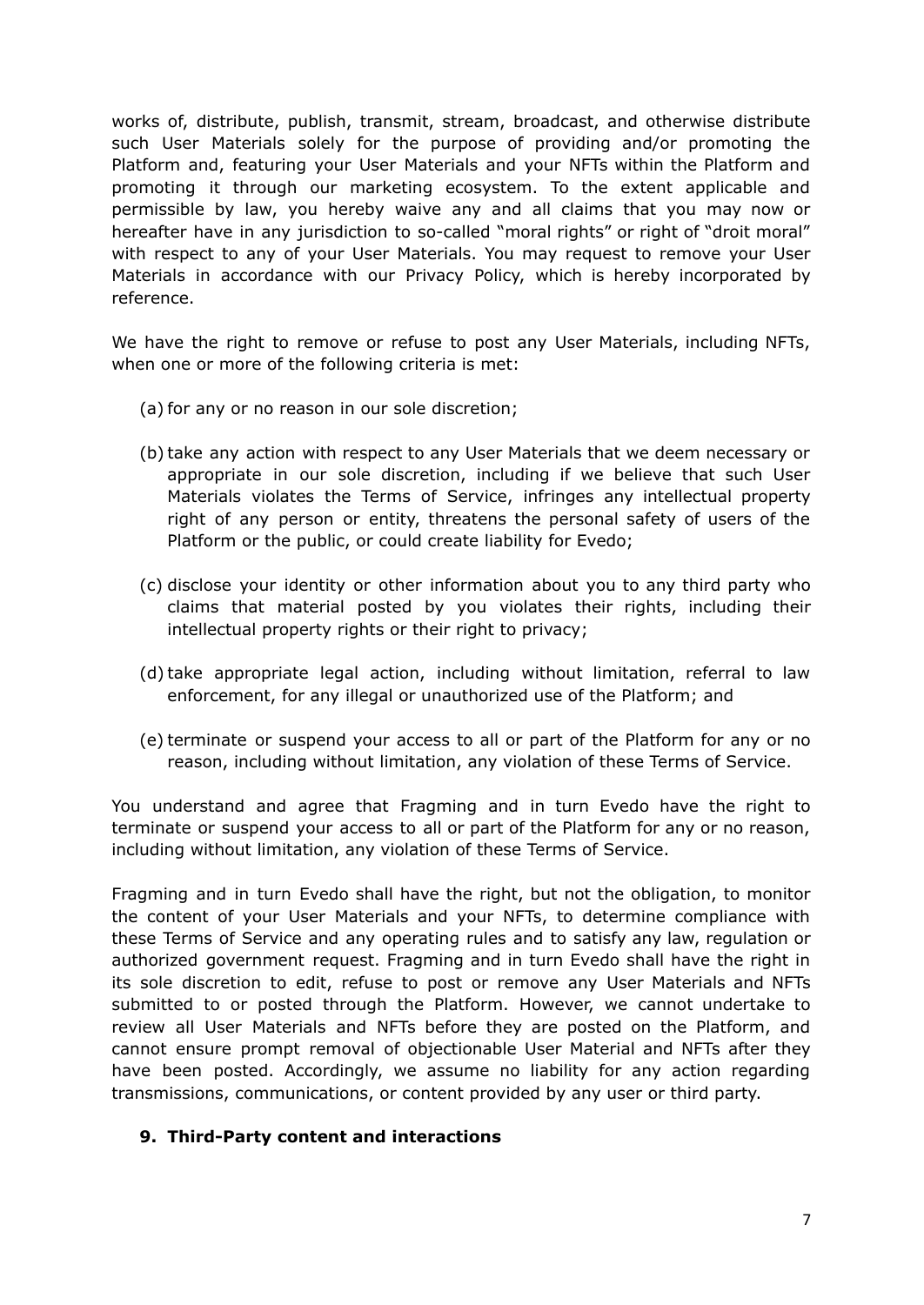We do not tolerate any User Materials and NFTs posted to the platform that, in our sole discretion: infringes intellectual property rights; violates the law; constitutes child pornography; or is obscene or defamatory. We intend to, in good faith, remove, disable or restrict access to, or the availability of, User Materials and NFTs that, in our sole discretion, we deem infringing, racist, obscene, obscene as to minors, child pornography, lewd, lascivious, filthy, excessively violent, harassing, or otherwise objectionable. The provisions of this section are intended to implement this policy but are not intended to impose a contractual obligation on us to undertake or refrain from any particular course of conduct.

You are granted a limited, nonexclusive, revocable, non-transferable, non-sublicensable right to create a text hyperlink to the Platform for non-commercial purposes, provided that such link does not portray Fragmint and in turn Evedo or our affiliates or any of our products or services in a false, misleading, derogatory or otherwise defamatory manner, and provided further that the linking site does not contain any adult or illegal material or any material that is offensive, harassing or otherwise objectionable. This limited right may be revoked at any time. You may not use a logo or other proprietary graphic of Fragmint and in turn Evedo to link to the Platform or the contents therein without our express written permission.

The Platform may contain links to third-party websites and applications. When you click on a link to a third-party website and application, we will not warn you that you have left our Platform and are subject to the terms and conditions, including privacy policies, of the respective website. Such third-party websites and applications are not under the control of Fragmint and in turn Evedo and as such shall not be held responsible for any damages or losses incurred by their use. We provide links to these third-party websites and applications only as a convenience and does not review, approve, monitor, endorse, warrant, or make any representations with respect to them, their products or services. You use all links to third-party websites and applications at your own risk.

## **10. User Conduct**

You agree that you will not violate any law, contract, intellectual property or other third party right, and that you are solely responsible for your conduct, while accessing or using the Platform. You agree that you will abide by these Terms of Service and will not:

- (a) use NFTs in any way that constitutes or can constitute a violation of granted rights or obligations by us or any third party;
- (b) provide false or misleading information;
- (c) use or attempt to use another user's account or account information without authorisation from such user;
- (d) use the Platform in any manner that could interfere, disrupt, negatively affect or inhibit other users from using the Platform to its fullest degree, or that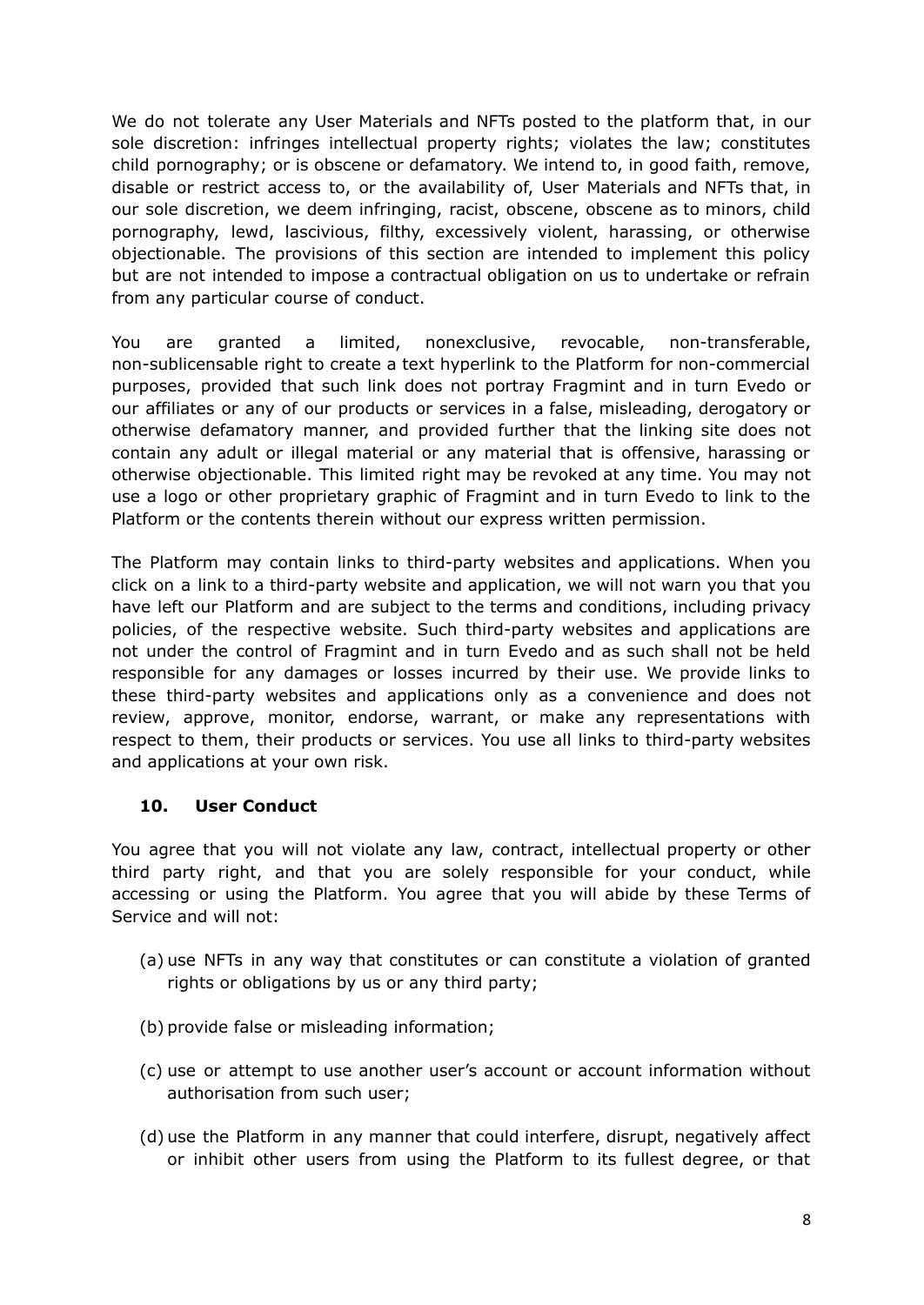could damage, disable, overburden or impair the functioning of the Platform in any manner;

- (e) reverse engineer the Platform as a whole or any part or aspect of it, or otherwise take actions that might discover source code or bypass or circumvent measures employed to prevent or limit access to any area or code of the Platform;
- (f) attempt to circumvent any content-filtering techniques we employ or attempt to access any feature or area of the Platform that you are not authorized to access;
- (g) use any robot, spider, crawler, scraper, script, browser extension, offline reader or other automated means or interface not authorized by us to access the Platform, extract data or otherwise interfere with or modify the rendering of the Platforms pages or functionality;
- (h) use data collected from the Platform to contact individuals, companies, or other persons or entities;
- (i) use data collected from the Platform for any direct marketing activity (including without limitation, email marketing, SMS marketing, telemarketing, and direct marketing);
- (j) bypass or ignore instructions that control automated access to the Platform;
- (k) use the Platform for any illegal or unauthorized purpose, or engage in, encourage or promote any activity that violates these Terms of Service.
- (l) manipulate the price of any item in an auction or interfere with any other user's auction, listing, or profile;
- (m) engage in any coercive, deceptive, and/or manipulative behaviour concerning an auction, including using coercive, deceptive, and/or manipulative bidding tactics;
- (n) post false, inaccurate, misleading, deceptive, defamatory, or libellous content;
- (o) distribute or post spam, unsolicited or bulk electronic communications, chain letters, or pyramid schemes;
- (p) distribute viruses or any other technologies that may harm the Platform or the interests or property of users;
- (q) post any hateful content;
- (r) use the Ethereum platform to carry out any illegal activities, including but not limited to money laundering, terrorist financing or deliberately engaging in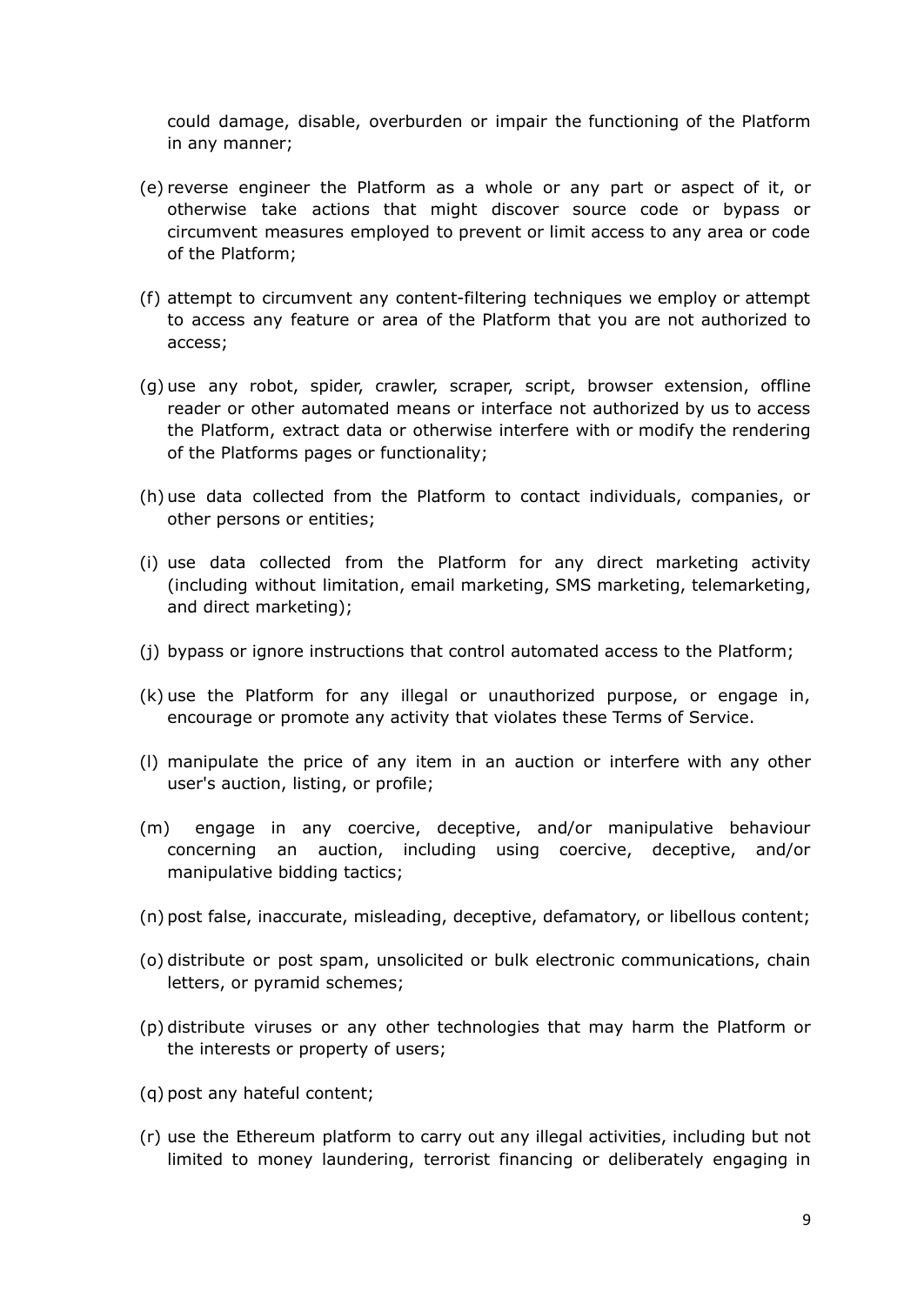activities designed to adversely affect the performance of the Ethereum platform, or the Platform.

## **11. Disclaimers**

You understand and agree that the Platform and the content therein are provided on an "as is" and "as available" basis without warranties or conditions of any kind. We make no warranty that the Platform:

- (a) will meet your requirements;
- (b) will be available on an uninterrupted, timely, secure, or error-free basis; or
- (c) will be accurate, reliable, complete, legal, or safe.

We disclaim all other warranties or conditions, express or implied, including, without limitation, implied warranties or conditions of merchantability, fitness for a particular purpose, title and non-infringement as to the Platform, content contained therein. We do not represent or warrant that content on the Platform is accurate, complete, reliable, current or error-free. We will not be liable for any loss of any kind from any action taken or taken in reliance on material or information, contained on the Platform. We cannot guarantee the security of any data that you disclose online. You accept the inherent security risks of providing information and dealing online over the internet and will not hold us responsible for any breach of security unless it is due to our gross negligence.

We will not be responsible or liable to you for any loss and take no responsibility for any use of crypto assets including but not limited to any losses, damages or claims arising from:

- (a) user error such as forgotten passwords incorrectly constructed transactions, or mistyped addresses;
- (b) server failure or data loss;
- (c) corrupted wallet files;
- (d) unauthorized access to applications;
- (e) any unauthorized third-party activities, including without limitation the use of viruses, phishing, brute-forcing or other means of attack against the Platform.

Crypto assets are intangible digital assets. They exist only by virtue of the ownership record maintained in the Ethereum network. Any transfer of title that might occur in any unique digital asset occurs on the decentralized ledger within the Ethereum platform. We do not guarantee we can affect the transfer of title or right in any crypto assets.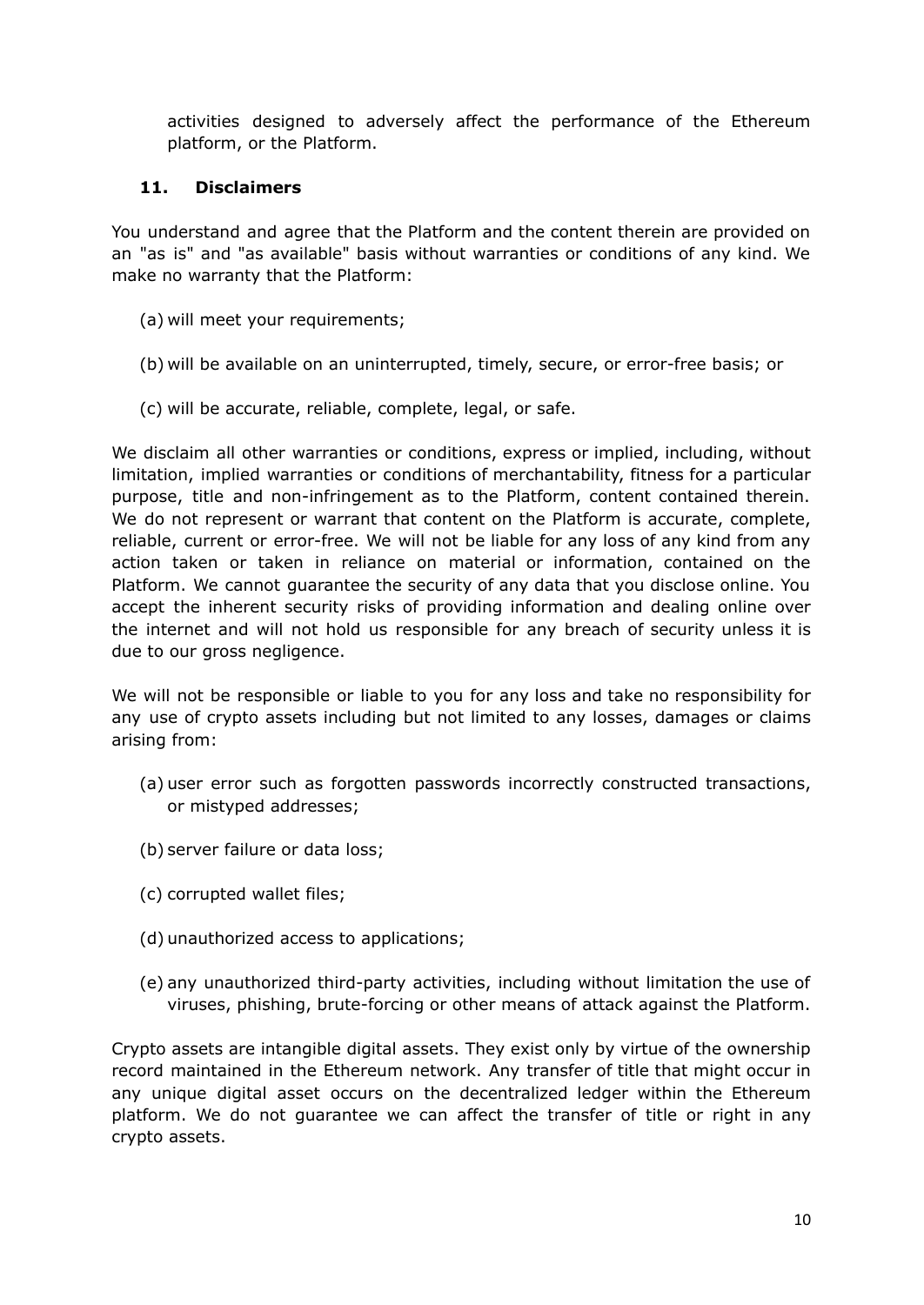We will not be held responsible for sustained damages due to vulnerability or any kind of failure, abnormal behaviour of software, blockchains or any other features of the crypto assets. We will not be held responsible for damages due to late reports by developers or representatives (or no report at all) of any issues with the blockchain supporting crypto assets including forks, technical node issues or any other issues having fund losses as a result.

## **12. Assumption of Risk**

You accept and acknowledge:

- A. The prices of blockchain assets are extremely volatile. Fluctuations in the price of other digital assets could materially and adversely affect the crypto assets, which may also be subject to significant price volatility. We cannot guarantee that any purchasers of crypto assets will not incur a loss of money.
- B. You are solely responsible for determining what, if any, taxes apply to your transactions. We will not be responsible for determining the taxes that apply to individual or collective crypto assets transactions.
- C. Our Platform does not store, send, or receive crypto assets.
- D. There are risks associated with using an Internet-based currency, including but not limited to, the risk of hardware, software and Internet connections, the risk of malicious software introduction, and the risk that third parties may obtain unauthorized access to information stored within your wallet. You accept and acknowledge that we will not be responsible for any communication failures, disruptions, errors, distortions or delays you may experience.
- E. The regulatory regime governing blockchain technologies, cryptocurrencies, and tokens is uncertain, and new regulations or policies may adversely affect the development of the Platform and the utility of Crypto Assets.
- F. The Platform relies on third-party platforms such as MetaMask to perform transactions. If we are unable to maintain a good relationship with such platform providers; if the terms and conditions or pricing of such platform providers change; if we violate or cannot comply with the terms and conditions of such platforms; or if any of such platforms lose market share or falls out of favour or is unavailable for a prolonged period of time, access to and use of the Platform might deteriorate.

## **13. Limitation of Liability**

To the fullest extent permitted by law, in no event will Fragmint and in turn Evedo be liable to you or any third party for any lost profit or any indirect, consequential, exemplary, incidental, special or punitive damages arising from the use of the Platform, products or third party sites and products, or for any damages related to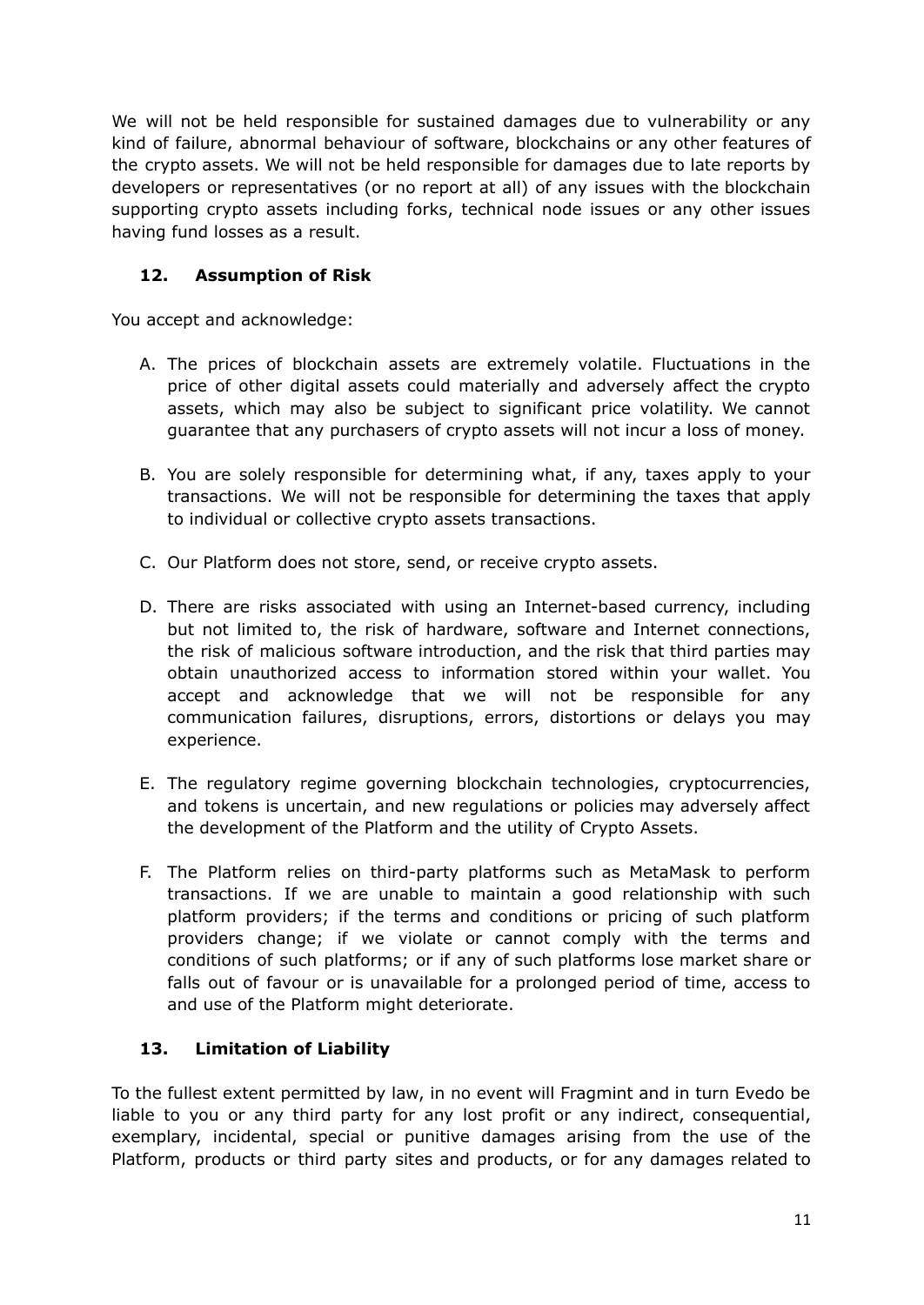loss of revenue, loss of profits, loss of business or anticipated savings, loss of use, loss of goodwill, or loss of data, and whether caused by tort (including negligence), breach of contract or otherwise, even if foreseeable and even if Fragmint and in turn Evedo has been advised of the possibility of such damages. Access to, and use of, the Platform, products or third party sites and products are at your own discretion and risk, and you will be solely responsible for any damage to your computer system or mobile device or loss of data resulting therefrom.

Notwithstanding anything to the contrary contained herein, in no event shall the maximum aggregate liability of Fragmint and in turn Evedo arising out of or in any way related to the Platform, the access to and use of it, content, crypto assets, or any products or services purchased on it.

## **14. Modifications to the Platform**

We reserve the right in our sole discretion to modify, suspend or discontinue, temporarily or permanently, the Platform or any features or parts thereof at any time and without liability.

## **15. Dispute Resolution**

You agree to engage in good-faith efforts to resolve disputes prior to either party initiating an arbitration, small claims court proceeding, or equitable relief for intellectual property infringement. You agree that any dispute or claim relating in any way to your access or use of the Platform, to any products sold or distributed through the Platform, or to any aspect of your relationship with Fragmint and in turn Evedo will be resolved by binding arbitration, rather than in court.

## **16. Severability and survival of the Terms of Service**

If any part or parts of this Terms of Service are found under the law to be invalid or unenforceable, then such specific part or parts shall be of no force and effect and shall be severed and the remainder of the Terms of Service shall continue in full force and effect.

These Terms of Service will survive the termination of your relationship with Fragmint and in turn Evedo.

## **17. Governing Law**

These Terms of Service, your use of the Platform, your rights and obligations, and all actions contemplated by, arising out of or related to these Terms of Service shall be governed by the laws of the Republic of Bulgaria. Any dispute between the parties that is not subject to arbitration shall be resolved in the respective court.

## **18. Miscellaneous**